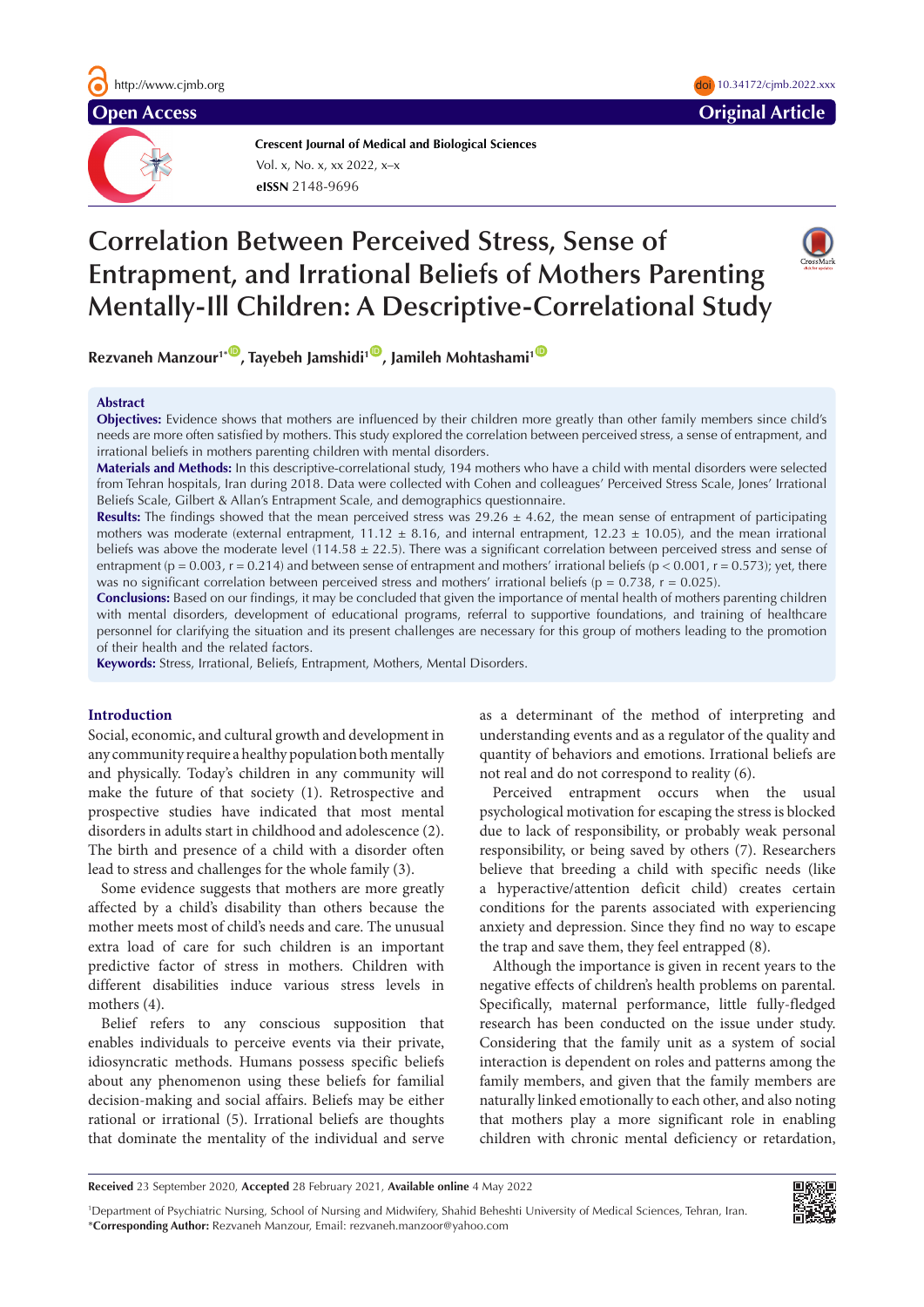# Key Messages

- The level of irrational beliefs is high among mothers with mentally-ill children.
- There is a positive significant correlation between "mothers' perceived stress and their feelings of entrapment" and also between "mothers' feelings of entrapment and their irrational beliefs".
- Mental health of mothers with mentally-ill children should be considered.

this study examined the correlation between perceived stress, irrational beliefs, and sense of entrapment in mothers parenting mentally deficient/retarded children.

Since mothers play a more significant role in empowering children with chronic mental disorders, the present researchers decided to explore the correlations between the perceived stress, sense of entrapment, and irrational beliefs of mothers parenting children with mental disorders and determine the mental condition and challenges of these mothers to make it possible to develop and design suitable programs for future promotion of their mental health and improve these programs.

# **Materials and Methods**

# Setting

In this descriptive-correlational study, the study population consisted of all mothers parenting children with mental disorders who had presented to selected psychiatric hospitals in Tehran, the capital of Iran, including Imam Hussein hospital, Mofid hospital, and Ali Asghar teaching hospital in 2018.

The inclusion criteria were: having a child with a diagnosed mental disorder, being literate, and not having any history of a mother's hospitalization in a psychiatric ward for mental disorders. The exclusion criterion was "all deficiently completed or confounded questionnaires."

The suitable sample volume, consisting of 194 participants, was selected with the purposive sampling method

Collecting the samples began in September 2018 and ended in March 2019. During a 6-month period, 120 questionnaires were completed in Imam Hossein (AS) teaching-treatment center, 65 questionnaires in Mofid hospital, and 35 questionnaires in Ali Asghar medical center. Out of 220 completed questionnaires, 26 were excluded from analysis due to deficient information.

# Sample Size

The minimum number of required samples was calculated as 165 using the following formula:

$$
n \ge \left[ \frac{\left( z_{1-\alpha/2} + z_{1-\beta} \right)}{0.5 \times \text{h} \left[ (1+r)/(1-r) \right]} \right]^2 + 3
$$

where: r is the correlation between perceived stress,

feeling of entrapment, and irrational beliefs. (n=Sample volume,  $Z_{1a}$ = percentage of confidence,  $Z_{1a}$ = test power, Correlation coefficient trust limits =  $\omega$ 2= (½. Ln (1+r)/  $(1-r)$ )2

$$
r = 0.25
$$
  
\n
$$
\alpha = 0.05 \Rightarrow z_{1-\alpha/2} = 1.96
$$
  
\n
$$
\beta = 0.10 \Rightarrow z_{1-\beta} = 1.28
$$

Thus, the appropriate sample size, considering 10% subject attrition rate, was 194 samples.

## Data Collection Tools

Data were collected with Demographics Questionnaire, Cohen and colleagues' Perceived Stress Scale, Jones' Irrational Beliefs Scale and Gilbert & Allan's Entrapment Scale.

1. Demographic information: This inventory included 10 items on mother's age, literacy level, marital status, history of affliction with mental disorders or hospitalization in the psychiatric ward, occupational status of mother and husband, age of the child with a mental disorder, and duration of child's affliction with the disorder.

2. Cohen and colleagues' Standard Perceived Stress Scale: This single-component checklist includes 14 items and uses a 4-point Likert scale extending from never = 0 to very much  $= 4$  (9). The total score ranges between 0 and 56. Experts in this field confirmed the validity of this scale, and the Cronbach α reliability coefficient was estimated at 0.70 (10).

3. Jones' Irrational Beliefs Questionnaire: This was developed by Jones in 1969 based on Alice's theory (11). This inventory principally measures various irrational thoughts. The original version consists of 100 closed-end items entailing 10 factors, each investigating one irrational thought. These 10 categories include: the expectation of approval by others, excessive self-expectations, scolding oneself and others, reaction to distress and insolvency along with disappointment and failure, exciting irresponsibility, anxious attention, avoiding problems, dependence, insolvency against change or innovation, and perfectionism.

A shortened form of this questionnaire was developed in Iran. Researchers omitted 60 out of 100 items of the test after analyzing the testees' responses and obtained a 4-factor structure. These categories included insolvency against change or innovation, the expectation of approval by others, avoiding problems, and exciting irresponsibility. The inventory used a 5-point Likert scale for scoring. A high score indicates high irrational beliefs, whereas a low score indicates low irrational beliefs. The construct validity of Jones' Irrational Beliefs Questionnaire was confirmed by expert opinion. They used Cronbach α and split-half reliability coefficients to establish the reliability and internal consistency of the extracted factors. The total Cronbach α for this instrument was estimated at 0.75. It was 0.80 for insolvency against change and innovation,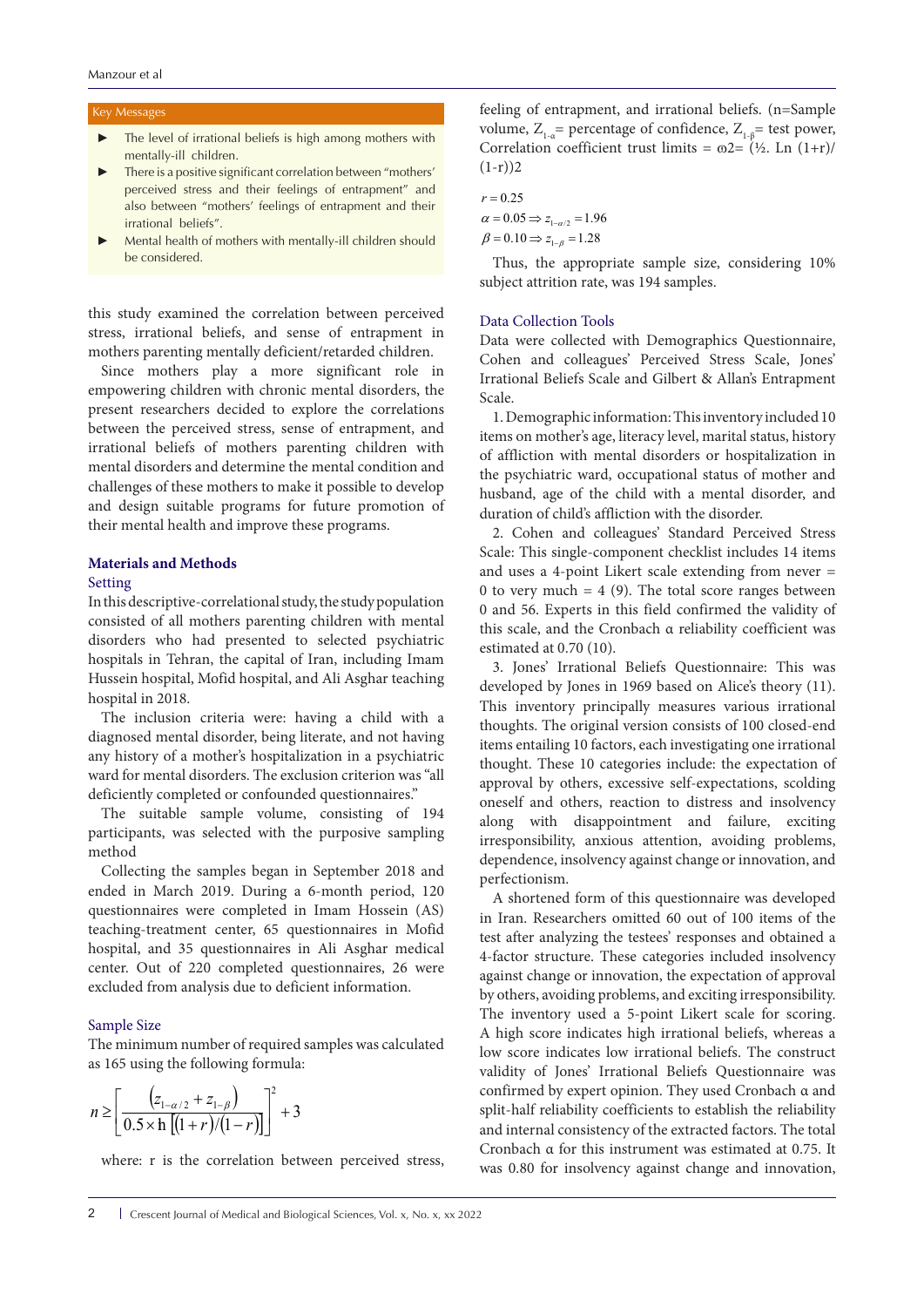0.81 for the expectation of approval by others, 0.73 for avoiding problems, and 0.75 for exciting irresponsibility. Also, the total split-half reliability coefficient was 0.76. This was 0.82, 0.84, 0.74, and 0.72, respectively, for the four factors (12).

4. Gilbert and Allan's Entrapment Scale: This inventory was developed by Gilbert and Allan (13). It is centered on entrapment and is subdivided into external and internal entrapment subscales. External entrapment pertains to the perception of things in the outside world that cause escape motivation. Internal entrapment deals with escape motivation initiated by internal feelings and thoughts. This 16-item scale wants participants to show on a 5-point scale the degree to which the items demonstrate their thoughts and feelings. The response options are  $0 = 'n$ ever like me',  $1 = 'a$  little bit like me',  $2 = 'moderately$  like me',  $3=$  'quite a bit like me', and  $4=$  'highly like me'. A higher score suggests greater entrapment of the person. The total score ranges between 0 and 64. Gilbert and Allan used two groups of university students and depressed patients and found good validity of the tool.

The internal consistency coefficient and split-half reliability coefficient were calculated to assess the reliability of Gilbert and Allan's scale. Cronbach α coefficient was 0.87 for the external entrapment subscale, 0.88 for the internal entrapment subscale, and 0.92 for the whole entrapment scale. The split-half reliability coefficient was 0.88 for the whole entrapment scale (14).

To establish the content validity of the questionnaires, they were first approved by the thesis supervisor and advisor and then given to 10 nursing experts that explored them for relatedness, clarity, simplicity, and necessity. Moreover, to establish the face validity of the questionnaires, they were examined for appearance and suitability by 10 experts and 10 mothers parenting mentally deficient children. Some corrections were made based on their opinions. No specific corrections were required Regarding content validity as they were standard scales according to experts' opinions. Besides, the mothers and experts expressed no disagreement on the suitability of the appearance of questionnaires regarding the goals of the study. To establish the reliability of the questionnaires with the testretest method, 18 mothers that were not included in the main sample were selected with a convenient sampling method to complete the questionnaires. After 14 days, the questionnaires were completed by them again. They culled data were analyzed by SPSS version 22. The intraclass correlation coefficient was estimated to be 0.317 for the Perceived Stress Scale with confidence intervals of 0.460 and 0.154 and 0.899 for the Irrational Beliefs Scale with confidence intervals of 0.921 and 0.875. Also, it was 0.942 on the Sense of Entrapment Scale with confidence intervals of 0.929 and 0.954.

## Data Analysis

The data were analyzed using SPSS 22. Descriptive

statistics (measures of central tendency and deviation) and analytic statistics were used to analyze the data. Pearson's correlation coefficient was applied to investigate correlations between mothers' perceived stress, sense of entrapment, and irrational beliefs. Moreover, the "multiple linear regression model" was used to estimate the correlations among the variables.

# **Results**

A total of 194 mothers parenting children with mental disorders that qualified as participants were investigated in this study. The mean age of mothers was  $38.69 \pm 5.94$ years with an age range of 23-55 years, whereas the mean age of children was  $10.41 \pm 3.69$  year with an age range of 2-19 years. Also, the mean ±SD of the time that elapsed since diagnosis of the disorder was  $3.83 \pm 2.97$  years with a 2-15 years. The frequency distribution of variables of education level, occupational status, marital status, history of maternal mental disorder, and fathers' education level and occupational status are displayed in Table 1. Also, the frequency distribution of children's mental disorders is presented in Table 2.

According to Table 2, the most common mental disorder reported in this study was Attention deficit hyperactivity disorder with a frequency of 84 patients, followed by learning disorders and autism, respectively. The frequency distribution of study variables is given in Table 3.

According to Table 3, the average perceived stress of mothers was 29.26 with a standard deviation of 4.62, which is, according to the questionnaire scores, in the range of moderate stress (36-36). The average score of irrational beliefs is 114.58 with a standard deviation of

| <b>Table 1.</b> Characteristics of Parents of Children With Mental Disorders |  |
|------------------------------------------------------------------------------|--|
|------------------------------------------------------------------------------|--|

| Variable                     | No. (%)      |
|------------------------------|--------------|
| Mother's education level     |              |
| Sub-diploma                  | 42 (22.11%)  |
| High school diploma          | 82 (43.16%)  |
| Academic degree              | 66 (34.74%)  |
| Mother's occupation          |              |
| Housekeeper                  | 144 (75%)    |
| Employed                     | 48 (25%)     |
| Mother's marital status      |              |
| Widowed                      | $8(4.23\%)$  |
| Divorced                     | 16 (8.47%)   |
| Married                      | 165 (87.3%)  |
| History of mental disorder   |              |
| No                           | 185(95.85%)  |
| Yes                          | 8 (4.15%)    |
| Father's education level     |              |
| Sub-diploma                  | 56 (29.79%)  |
| High school diploma          | 68 (36.17%)  |
| Academic degree              | 64 (34.04%)  |
| Father's occupational status |              |
| Unemployed                   | $16(8.6\%)$  |
| Free job                     | 115 (61.83%) |
| Governmental employment      | 55 (29.57%)  |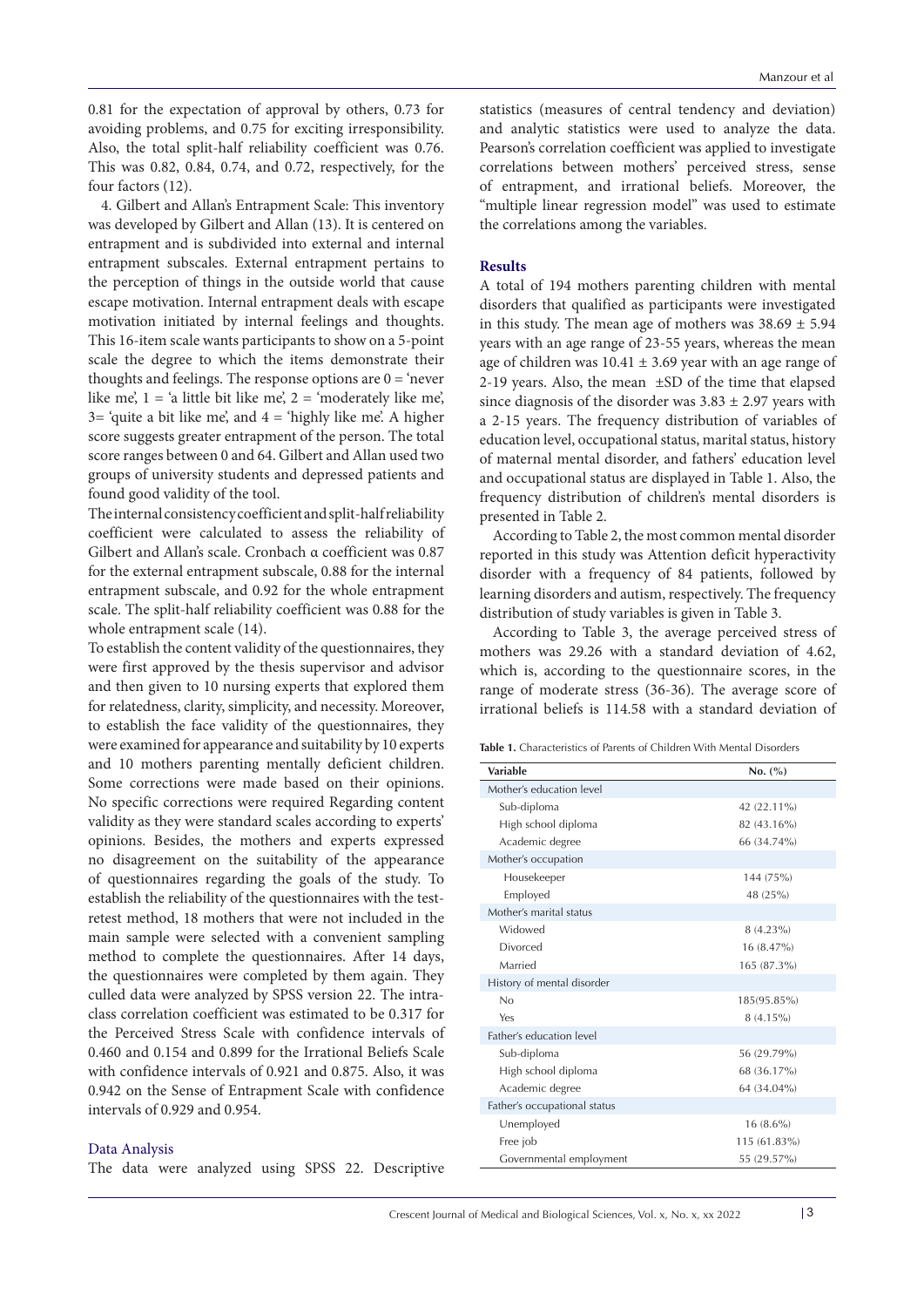**Table 2.** Frequency Distribution of Children's Mental Disorders in Mothers Parenting Children with Mental Disorders in Selected Hospitals of Tehran in  $2018$ 

| <b>Disorder</b>                          | No. (%)    |
|------------------------------------------|------------|
| Autism                                   | 18 (9.52)  |
| Eating disorders                         | 4(2.12)    |
| Mental disability                        | 4(2.12)    |
| Attention deficit hyperactivity disorder | 84 (44.44) |
| Learning disorder                        | 34 (17.99) |
| Other disorders                          | 45 (23.81) |

22.5, which, according to the scores of the questionnaire, is in the range above the average (mean score=100). Besides, the rate of mothers' feeling of entrapment with a mean score of 23.35 and SD of 17.39 is at the moderate level (mean external entrapment of 11.12 with standard deviation of 8.16, and mean internal entrapment of 12.23 with standard deviation of 10.05).

Table 4 presents the correlation coefficients among scores of stress, irrational beliefs, and sense of entrapment and also P-values. According this table, there was a correlation between perceived stress and irrational beliefs that was not significant  $(P=0.738, r=0.025)$ , so there was no linear correlation between these scores. However, a statistically significant correlation was found between perceived stress and a sense of entrapment (*P*=0.003,  $r=0.214$ ). Consequently, it may be asserted that there is a direct association between these two scores. Moreover, a significant correlation was observed between irrational beliefs and a sense of entrapment  $(P<0.001, r=0.573)$ ;

thus, it may be postulated that there is a direct and strong correlation between these two scores, is the strongest correlation among these three variables.

## **Discussion**

This study investigated the correlations between perceived stress, irrational beliefs, and a sense of entrapment in mothers parenting children with mental disorders in selected hospitals in Tehran, the capital of Iran, in 2018. The results indicated that the rate of mothers' perceived stress and sense of entrapment was moderate. In contrast, the mean irrational beliefs of mothers were above the moderate level. Consistent with our findings, studies reported that most mothers experienced moderate stress, while least of them experienced mild stress (15,16). Nevertheless, contrary to our findings, a study reported perceived stress at a low level in employed women as money-makers of the household in Sanandaj (17). Consistent with the present study, some previous studies on irrational beliefs, reported a rate of irrational beliefs higher than the average (18,19). Nonetheless, unlike our study, a study reported irrational beliefs of mothers parenting children with mental disorders significantly lower than the rate obtained in this study (20). Regarding the rate of sense of entrapment, consistent with the present study, a study reported the rate of sense of entrapment at the average level (14). Overall, our findings are consistent with the results of previous studies (15,16,18,20). Of course, the findings of some previous studies are not consistent with our results (17,21). The disparities may be attributed to differences in the study units, different instruments used,

Table 3. Frequency Distribution of Scores of Perceived Stress, Irrational Beliefs, and Sense of Entrapment in Mothers Parenting Children with Mental Disorders in Selected Hospitals of Tehran in 2018

|                             | <b>Number of Observations</b> | Mean (SD)     | <b>Maximum</b> | Minimum        |
|-----------------------------|-------------------------------|---------------|----------------|----------------|
| Score of stress             | 189                           | 29.26 (4.62)  | 44             | 19             |
| Score of irrational beliefs | 190                           | 114.58(22.5)  | 167            | 53             |
| Distress and insolvency     | 191                           | 42.57 (10.42) | 65             | 17             |
| Expectation of approval     | 190                           | 31.04 (5.99)  | 50             | 17             |
| Avoiding problems           | 190                           | 13.04 (3.89)  | 25             | 5              |
| Irresponsibility            | 187                           | 28.28 (6.82)  | 48             | 10             |
| Score of entrapment         | 190                           | 23.35 (17.39) | 64             | $\overline{0}$ |
| External entrapment         | 190                           | 11.12(8.16)   | 28             | $\overline{0}$ |
| Internal entrapment         | 190                           | 12.23 (10.05) | 36             | $\mathbf{0}$   |

**Table 4.** Correlation Coefficients and the Corresponding *P* Values Using Pearson's Correlation Coefficients among Perceived Stress, Irrational Beliefs, and Sense of Entrapment in Mothers Parenting Children with Mental Disorders

|                     | <b>Stress</b> | <b>Irrational Beliefs</b> | <b>Sense of Entrapment</b> |
|---------------------|---------------|---------------------------|----------------------------|
| Perceived stress    |               | $\overline{\phantom{0}}$  | $\overline{\phantom{0}}$   |
| Irrational beliefs  | 0.025         |                           | $\overline{\phantom{0}}$   |
| $P$ value           | 0.738         | $\overline{\phantom{0}}$  | $\overline{\phantom{0}}$   |
| Sense of entrapment | 0.214         | 0.573                     |                            |
| $P$ value           | 0.003         | < 0.001                   | $\overline{\phantom{0}}$   |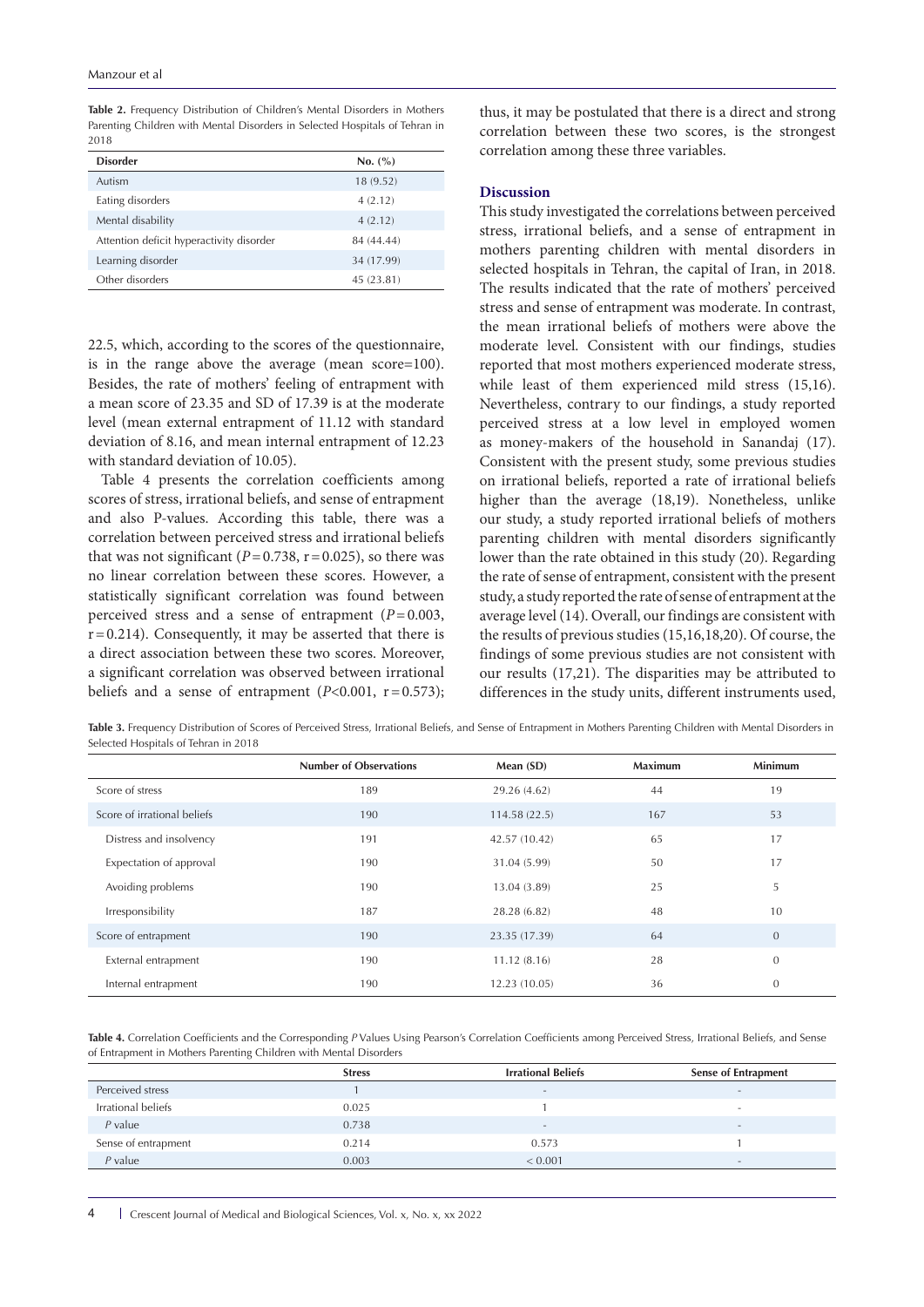differences in the research environment, and cultural differences in various regions. Living in a stressful and tense environment requires many coping skills. A lack of these skills threatens an individual's health (22).

Families with mentally deficient/retarded child or with mental disorders are different from normal families as they are involved in discriminative conditions like breeding such children and educational, economic, and emotional problems. These problems press on parents, especially mothers leading to the emergence of other numerous complications pertaining to other areas of life and thus, affecting their adaptation and compatibility. Hence, addressing the mental conditions and familial communication in the families of such children in research projects would result in significant consequences in relation to the child, parents, and the community in general (15). Principally, any behavior is based on the attitude and feedback created in the individual toward other persons and phenomena. Indeed, an individual's type of attitudes, beliefs, and approach toward other phenomena and the surrounding environment results from the individual's recognition and feeling of that phenomenon. Parents and mothers of children with mental disorders achieve some beliefs and awareness as they pass through different stages of life. Investigation of these beliefs and attitudes enables experts and specialists to understand parents' problems, and get help from them in their consultation and treatment (23). Our findings suggest that having children with mental disorders exposes mothers to unique longterm challenges, negative psychological consequences such as high levels of irrational beliefs and moderate levels of perceived stress, and a sense of entrapment. Based on results, a significant positive correlation was found between "mothers' perceived stress" and "sense of entrapment" and between "sense of entrapment" and "irrational beliefs"; yet, no significant correlation was observed between perceived stress and irrational beliefs. In other words, the greater the perceived stress is, the greater the sense of entrapment will be and vice versa. Additionally, a greater sense of entrapment is associated with greater irrational beliefs, though high perceived stress is not necessarily associated with greater irrational beliefs. Consistent with the present study, other researchers found a significant positive correlation between stress, entrapment/failure, and depression in their study (24).

Furthermore, a meta-analysis of results demonstrated significant correlations among sense of entrapment/ failure, depression, anxiety disorders, PTSD, and suicide. On this basis, the results of this study indicate that physicians, clinicians, and researchers ought to gain a greater awareness of failure and a sense of entrapment (7). Contrary to the present study, a study explored stress in teachers and found that irrational beliefs are the strongest predictor of teachers' stress (25). The disparity may be attributed to differences in the study units, the instruments used, the research setting, and socio-cultural differences.

# Practical Implications

The findings of this study can serve as a useful source of information for healthcare authorities and mental health program developers. Due attention ought to be paid to the significant prevalence of mental disorders. It is recommended that some measures like forming social support groups for mothers with mentally deficient children, holding educational classes suitable to their needs, and providing psychological interventions be taken to reduce mothers' stressors, irrational beliefs, and sense of entrapment to increase their coping skills.

### Limitations of the Study

One limitation was the great number of items in the questionnaires that sometimes led to fatigue in the participants when they completed them. It is recommended that future studies consider this issue. Also, this study explored only the mothers. Future studies ought to focus also on both mothers and fathers.

## **Conclusions**

Based on findings, mothers parenting children with mental disorders are at a high level of irrational beliefs and a moderate level of perceived stress, and a sense of entrapment. There was a significant positive correlation between perceived stress and sense of entrapment and between a sense of entrapment and mothers' irrational beliefs. Besides, our findings suggested that due attention ought to be paid to the importance of mothers' mental health in parenting such children and determining the mental health of this group of mothers. Also, suitable educational programs should be developed to meet their needs. They should be referred to supportive organizations, and students and personnel should be trained to clarify and improve the present challenges and conditions for this group of mothers. This can lead to the promotion of the mental health and the related factors.

#### **Authors' Contribution**

RM provided the basic idea of the study, collected data from patients, analyzed data, and wrote the manuscript. Monitoring the work process and revising "introduction, materials and methods, discussion, and conclusion" were done by TJ and JM. All authors approved the final manuscript and take responsibility for the integrity of the data.

#### **Conflict of Interests**

The authors declare no conflict of interests.

#### **Ethical Issues**

The research proposal was approved by Deputy-in-Research at the School of Nursing and Midwifery in Shahid Beheshti University of Medical Sciences, Tehran, Iran (Ethics Code: IR.SBMU.PHARMACY. REC.1397.057). The researcher obtained the required permission for doing the study from university authorities and personally presented it to pediatric psychiatry wards and clinics in the selected hospitals. The goals and procedures of the study were explained to the mothers parenting children with psychiatric problems. Informed written consent was obtained from each mother.

#### **Financial Support**

The author(s) received no financial support for the research, authorship, and/or publication of this article.